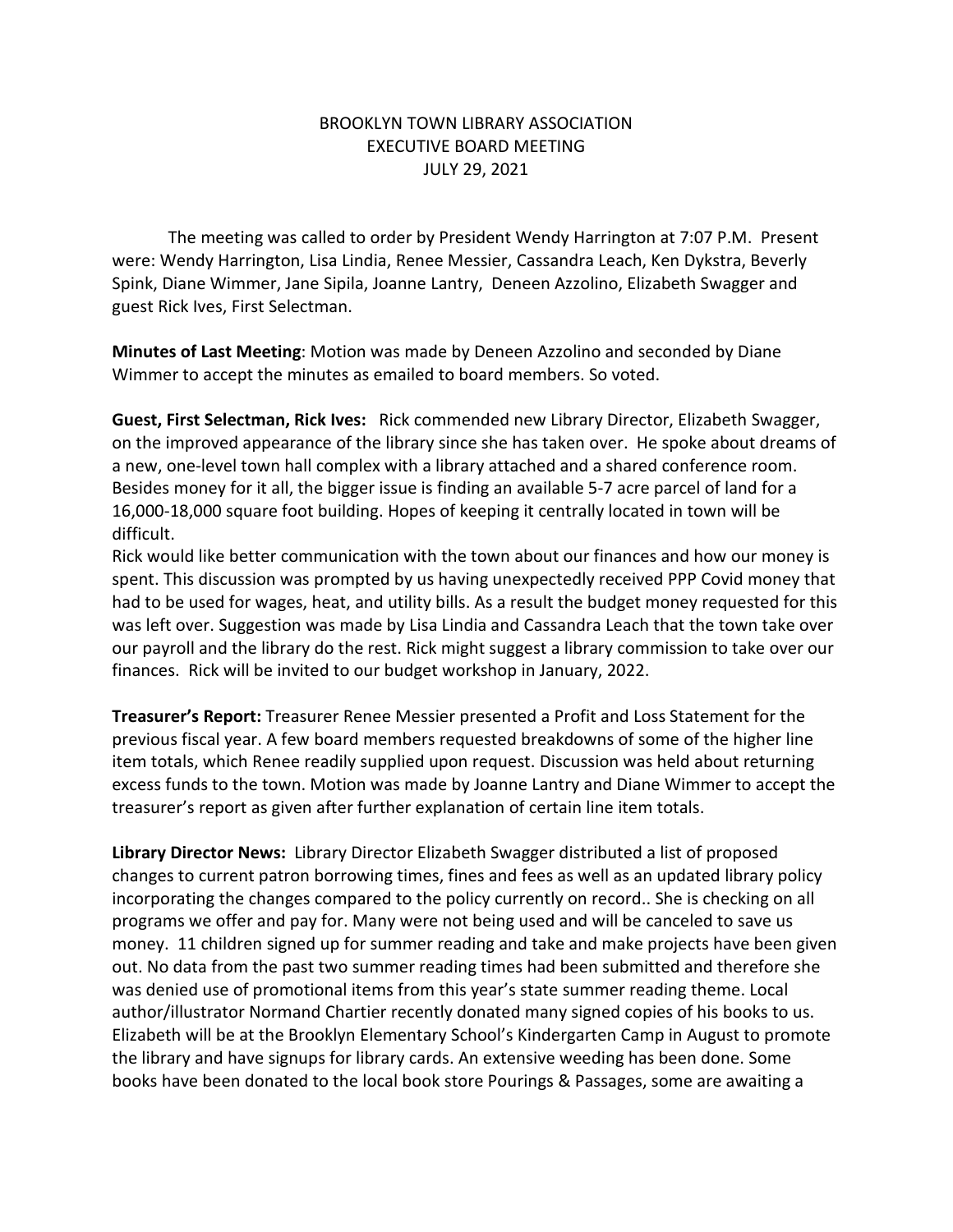book sale by The Friends, some are awaiting pickup by a group called Discover Books who accepts book donations, and those in poor condition were disposed of at the town's landfill. Motion was made by Lisa Lindia and seconded by Deneen Azzolino to accept the Library Director's new schedule of borrowing times, fines and fees attached hereto. So voted.

**Friends of the Library**: President Diane Wimmer reported that membership renewals are being mailed out. As part of that, there will be a No Bake Bake Sale whereby members will be asked to make a donation to The Friends in an amount they would have spent if there had been an actual bake sale. The Friends will be planning a fall Meet & Greet introducing our new Library Director which will be open to the town. A book sale date is yet to be announced.

## **OLD BUSINESS**

**Energy Audit**: A free energy audit that focused on our electric lighting use was done by Wise-Use, an outfit hired by Eversource to perform such audits. Their plan to replace our current lighting fixtures with more efficient ones would cost \$10,300.51 from which they would deduct \$3,185.70 as an incentive to accept their proposal. The balance of \$7,114.81 would become a loan payable over 4 years at \$148.23 per month added to our monthly electric bill. Local electrician, John LaBossiere of LaBossiere Electric submitted a bid for similar work costing \$8,885.00. After brief discussion, motion was made by Lisa Lindia and seconded by Deneen Azzolino to reject the energy audit proposal and not replace our current lighting fixtures. So voted.

**Installation of Smoke, Co2 detectors, Heat Detector, Additional Lit Exit Signs with Emergency Lighting:** Having asked two electricians to do an assessment of our electrical system, one of which failed to reply after several messages were left, John LaBossiere responded and reported that our 200 Amp Service was adequate for our needs. He immediately noticed our lack of smoke detectors and the number of lit exit signs and emergency lighting required by code for buildings that serve the public. He consulted with town building official, John Berard, and submitted an estimate of \$4,420 to hardwire said detectors and emergency lighting . Board members were polled via email and approved the expenditure. For safety reasons, the library was closed to the public (curbside service only offered) until the work was completed.

**Carpet and Ductwork Cleaning:** Cleaning of our heating ductwork was performed by Duct Diagnostics of Milford, CT on July 23<sup>rd</sup>. As part of the cleaning the cold air return was properly sealed and new grate installed for it. Now the smell of the musty damp air from the furnace room no longer enters the library. Our air conditioning output to the second floor seems to have improved with this cleaning. Cost was \$1,300.

Carpet cleaning , wood floor cleaning, cleaning of our walls and other surfaces was done on July 24th through Systems 4 of North Kingstown, RI. Because of cement flooring under our carpets, they used a dry cleaning method to prevent issues with drying had the carpets been steam cleaned/wet cleaned. Cost \$610. Ken Dykstra suggested for the cost that perhaps we should have this cleaning done once a year.